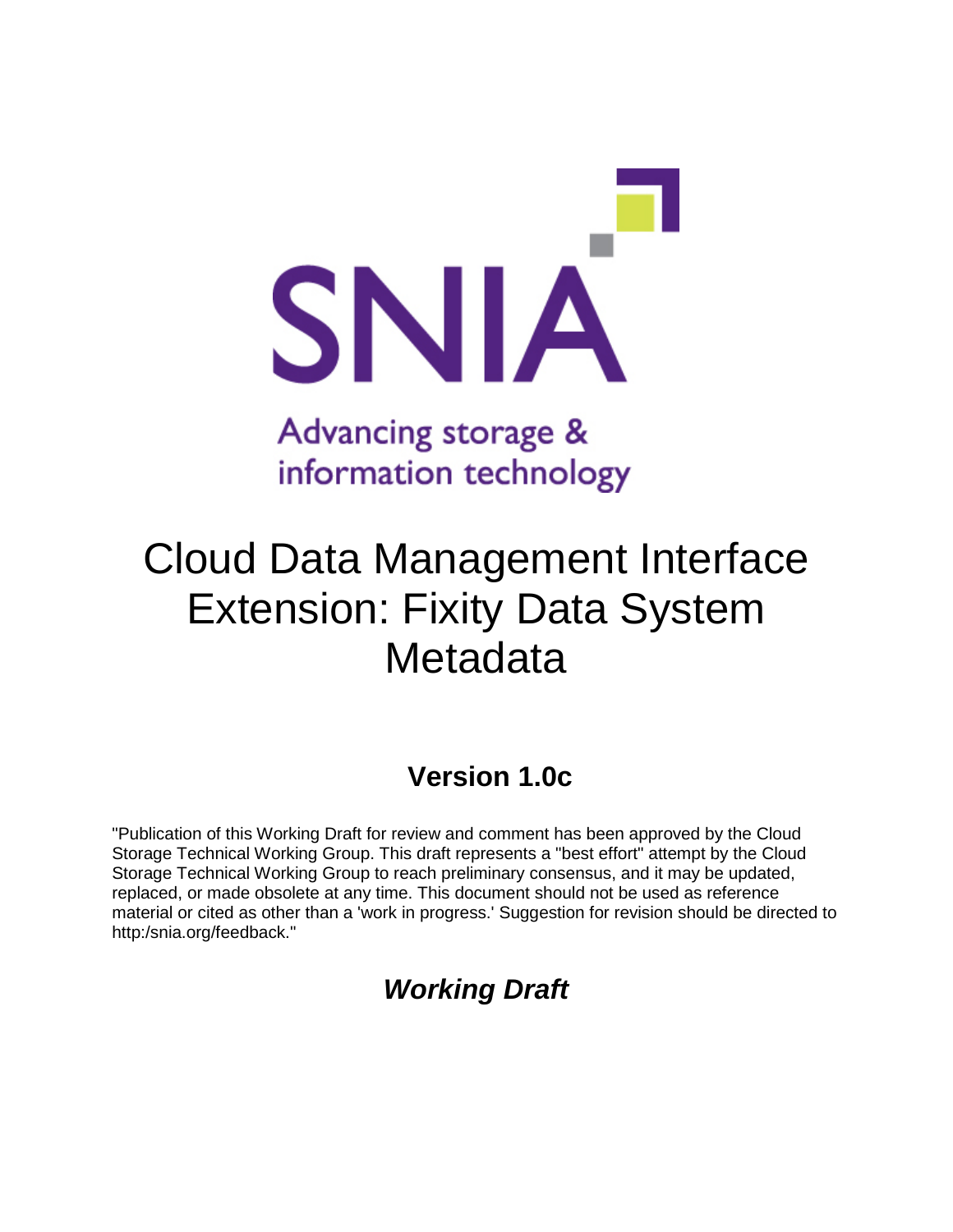| Date       | Version | Bν                          | <b>Comments</b>                                               |
|------------|---------|-----------------------------|---------------------------------------------------------------|
| 2012-02-07 | 1.0a    | David Slik, NetApp,<br>Inc. | Initial Creation                                              |
| 2012-02-10 | 1.0b    | Marie McMinn                | Minor edits.                                                  |
| 2012-02-15 | 1.0c    | David Slik                  | Updated name of Storage System Metadata, minor<br>text edits. |

The SNIA hereby grants permission for individuals to use this document for personal use only, and for corporations and other business entities to use this document for internal use only (including internal copying, distribution, and display) provided that:

- Any text, diagram, chart, table, or definition reproduced shall be reproduced in its entirety with no alteration, and,
- Any document, printed or electronic, in which material from this document (or any portion hereof) is reproduced shall acknowledge the SNIA copyright on that material, and shall credit the SNIA for granting permission for its reuse.

Other than as explicitly provided above, you may not make any commercial use of this document, sell any excerpt or this entire document, or distribute this document to third parties. All rights not explicitly granted are expressly reserved to SNIA.

Permission to use this document for purposes other than those enumerated above may be requested by e-mailing tcmd@snia.org. Please include the identity of the requesting individual and/or company and a brief description of the purpose, nature, and scope of the requested use.

Copyright © 2012 Storage Networking Industry Association.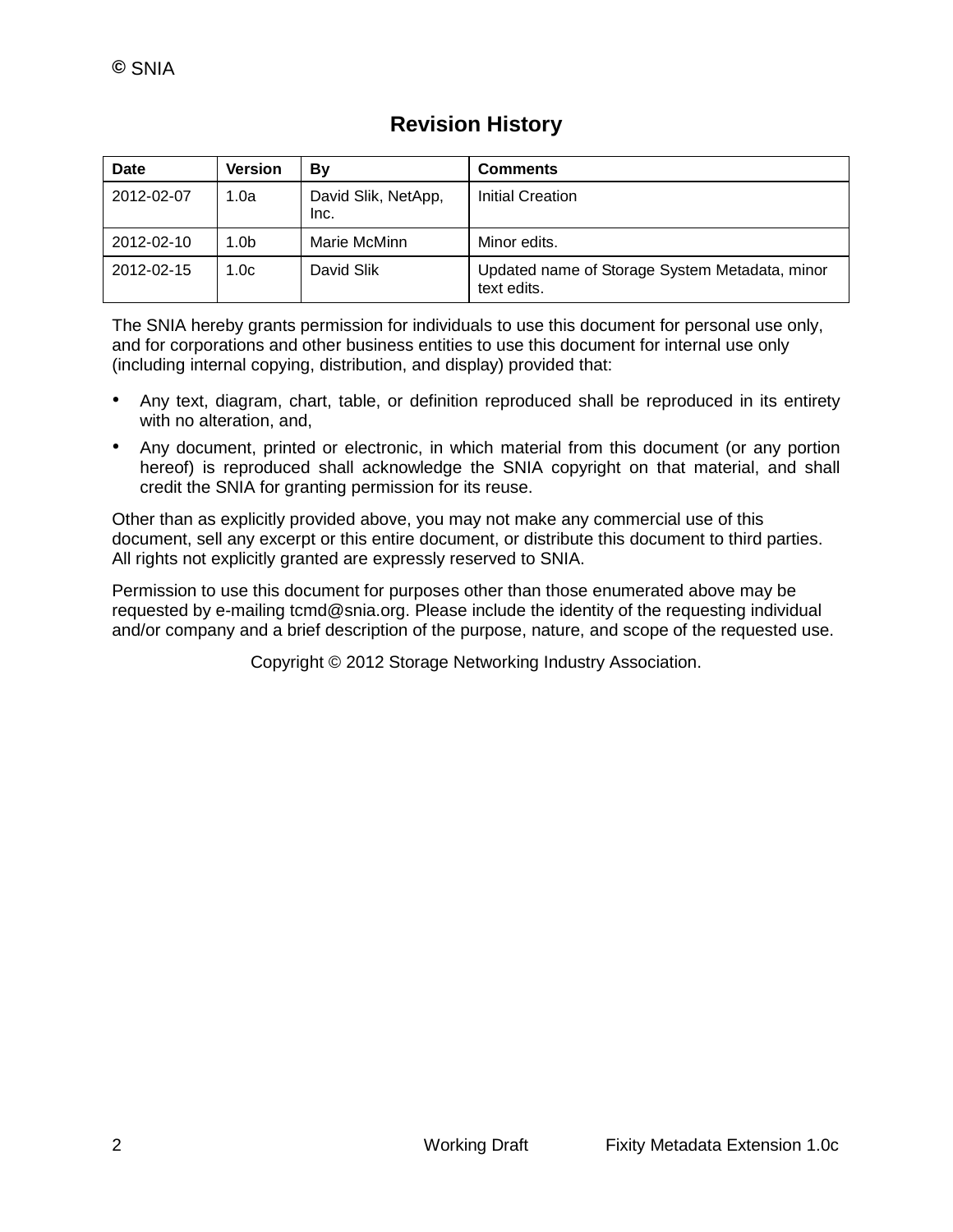### **Fixity Data System Metadata CDMI Extension**

#### **Overview**

CDMI clients may need to specify how frequently a cloud storage system verifies the integrity (known as "fixity" in the archival space) of stored objects. Clients also may need to determine when the last time the fixity of an object was verified to determine if an object is at risk and to determine policy decisions.

This extension defines two new metadata items: a data system metadata item that allows a client to request when fixity is verified and two storage system metadata items that indicates the last time when fixity was verified

This extension only defines the interface and does not define how fixity verification is performed by the system. It is anticipated that vendors may have proprietary internal mechanisms for verifying fixity or they may rely on the cdmi\_hash or a digital signature of the object. Further extensions to allow a client to discover and request specific methods of fixity verification are anticipated but not included in this extension.

#### **Modifications to the current CDMI spec:**

#### **1) Insert into Clause "12.1.2 Storage System Metadata Capabilities", Table "Table 103 - Capabilities for Storage System Metadata"**

| <b>Capability</b>     | Type               | <b>Definition</b>                                                                                                                                                                                                   |
|-----------------------|--------------------|---------------------------------------------------------------------------------------------------------------------------------------------------------------------------------------------------------------------|
| cdmi_fixity_state     | <b>JSON String</b> | If present and "true", this capability indicates that the cloud<br>storage system supports fixity system metadata that<br>indicates the authenticity of the object according to the last<br>fixity check performed. |
| cdmi_fixity_lastcheck | <b>JSON String</b> | If present and "true", this capability indicates that the cloud<br>storage system supports fixity system metadata that<br>indicates the last time that the fixity of an object was<br>verified by the system.       |

#### **2) Insert into Clause "12.1.3 Data System Metadata Capabilities", Table "Table 104 - Capabilities for Data System Metadata"**

| <b>Capability Name</b> | Type               | <b>Definition</b>                                                                                                                                                                                                   |
|------------------------|--------------------|---------------------------------------------------------------------------------------------------------------------------------------------------------------------------------------------------------------------|
| cdmi_fixity_maxage     | <b>JSON String</b> | If present and "true", this capability indicates that the cloud<br>storage system shall support performing fixity verification<br>when the time since the last fixity verification exceeds a<br>requested duration. |